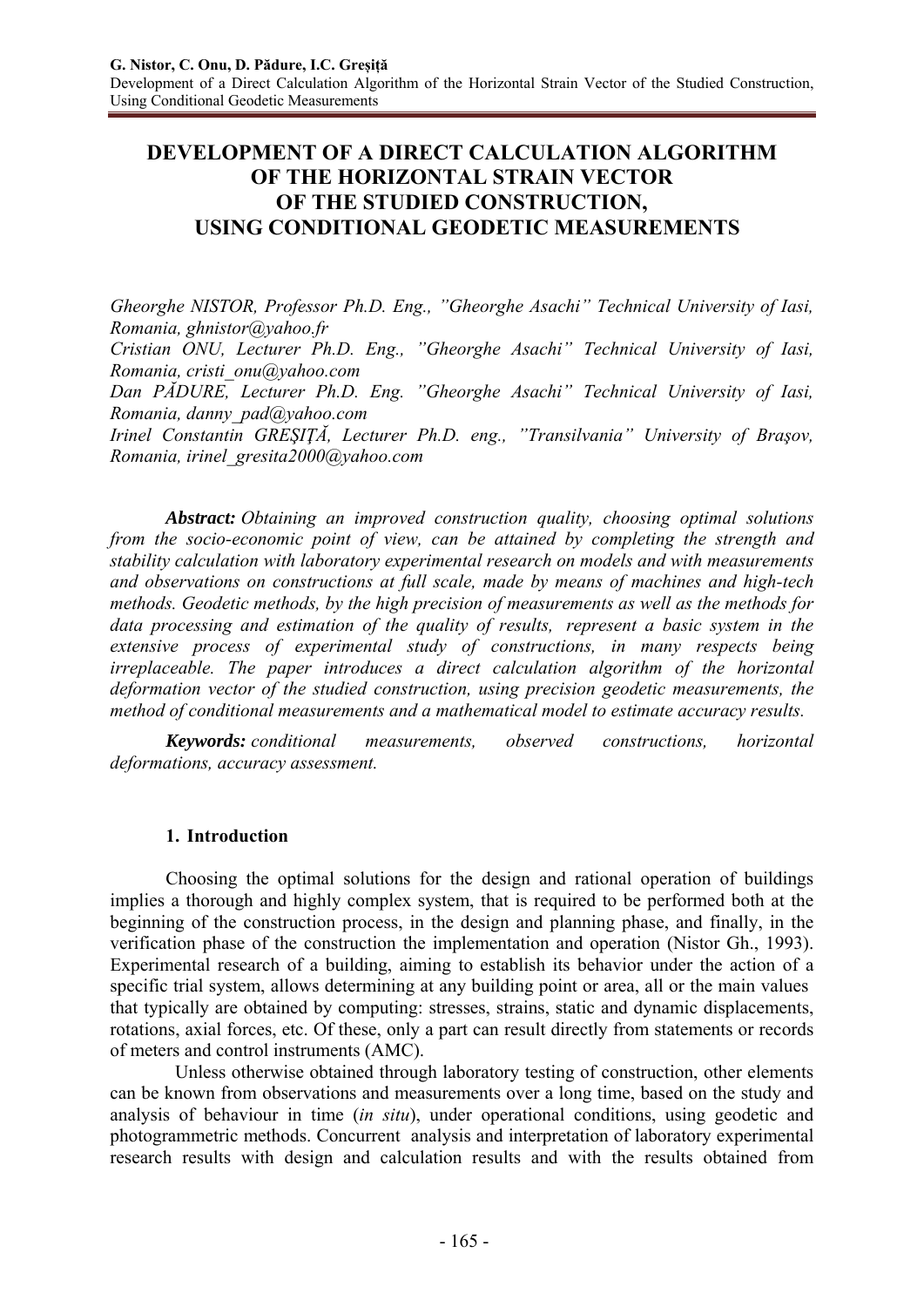processing the measurements made at monitoring the behaviour *in situ*, is a precious material to achieve optimal construction solutions.

Geodetic methods, through high precision measurements, and by data processing methods and estimation of the quality of results represent a basic system in the extensive and difficult process of studying the in situ construction behaviour. Geodetic methods, included in the geometric methods group, report the position of certain points (control points), fixed on the construction, to fixed points outside the construction, in non-deformable grounds and outside the construction influence area, both making up the geodetic network to track.

 For large constructions (dams, locks, bridges, etc.) determining the deformation and horizontal displacement vector is performed by the trigonometric-microtriangulation method. Determination of deformation and horizontal displacement vector of control points fixed on the construction under study involves repeated / cyclical measurements of the microtriangulation network with the same precision with which it was originally built. Compensation calculations must be performed rigorously by the least squares method in order to obtain the most probable values of the changes in the positions of the control points in plan, with the possibility of assessing the accuracy of the compensation results, and thus, the accuracy of the horizontal deformation vector of control points and by this the position change of the building under the influence of several factors.

 Reference network compensation is made rigorous by the indirect measurements method or conditional measurements method. In the classical sense, the X, Y plane rectangular coordinates of control points are obtained after which by analysis of the distribution of control points coordinates obtained in each cycle the sizes of absolute, partial and total deformations and horizontal displacements can be determined.

Since a part of the compensation data remain unchanged in all measurements cycles, the paper will present a direct calculation algorithm of  $\Delta X_k$ ,  $\Delta Y_k$  deformation components, depending on measured elements changes, such as the azimuth angles, sides, due to changes in the studied construction position. The presented method eliminates network compensation operation in every cycle except for the initial / zero cycle. For the developed algorithm the mathematical model for assessing the precision of results is alsopresented.

#### **2. Establishing the calculation algorithm**

It is supposed that in order to determine the deformations and horizontal displacements vector of a number of *N* control points on the studied construction in relation to a *P* number of microtriangulation network fixed points, an *n* number of direct measurements of the same accuracy (angles, distances) were performed in the field, in the initial / zero cycle.

In developing the calculation algorithm for the deformation and displacement vector of the studied construction, in direct function of the cyclic variation of the elements measured in the field, it will be proceeded as follows: first, direct measurements of direct measurements resulting from the initial / zero cycle is made, in order to obtain the most likely values of direct measurements bound by conditions by means of the matrix relationship

$$
X_{n}^{0} = M_{n1}^{0} + V_{n1}^{0} , \qquad (1)
$$

where  $X_{n}^0$  – most likely values of direct measurements bound by conditions;  $M_{n}^0$  – average values of measured sizes in the field;  $V_{n1}^0$  – the values of corrections made to values measured in the field, obtained by the condition of minimum.

In the system of condition equations

$$
G_i(x_i^0) = 0, \text{ und } i = \overline{1, n} \text{ și } j = \overline{1, r}
$$
 (2)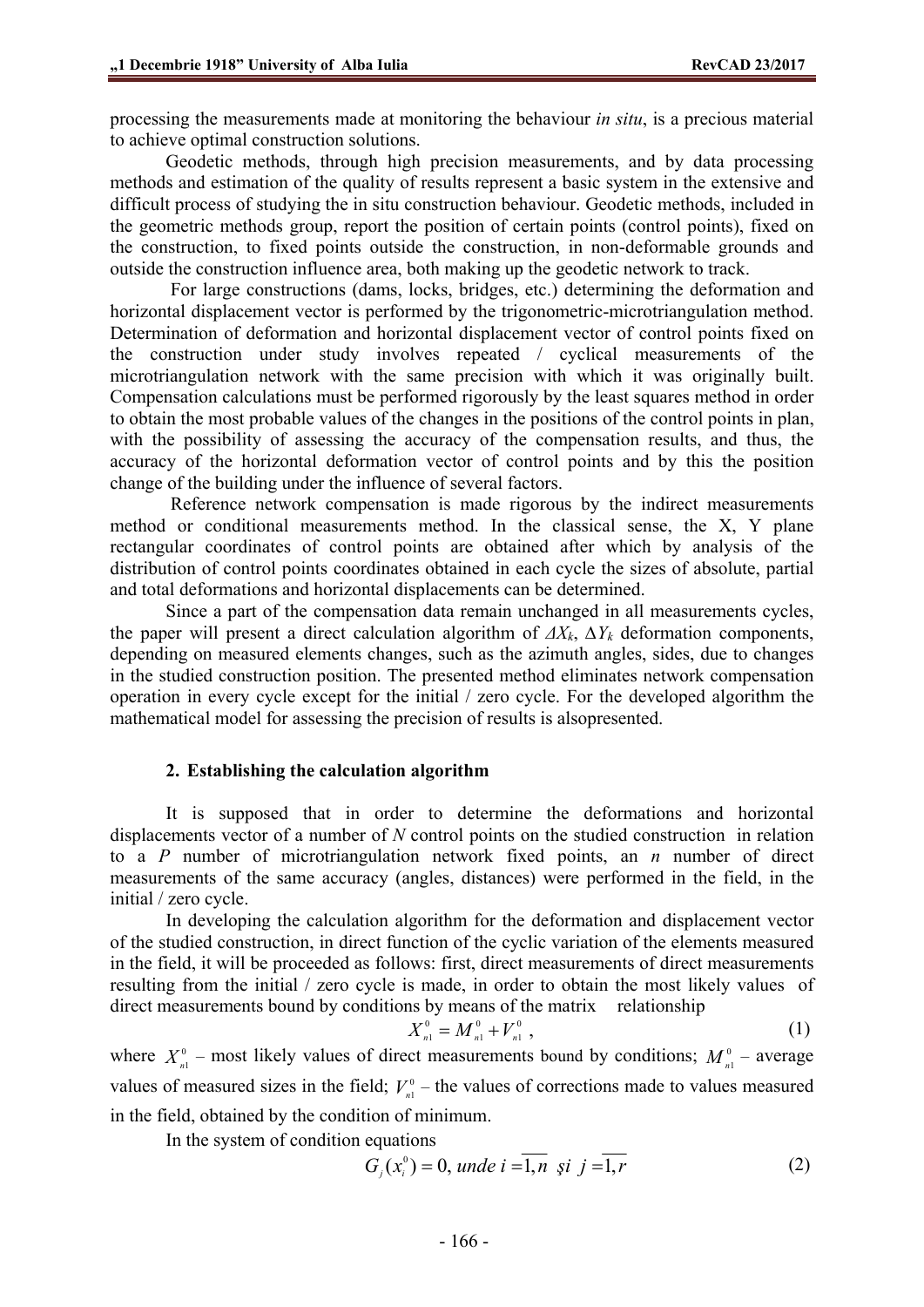the replacement in (1) being made, the system of the condition equations of correction is reached, having a non-linear form

$$
G_j(M_i^0 + V_i^0) = 0.
$$
 (3)

Compensation measurements being made under the condition of minimum, first the linearization operation will be made, resulting the matrix equation

$$
A_{n}V_{n1}^{0} + W_{r1}^{0} = 0, r < n \tag{4}
$$

where the notations were made:  $n -$  the number of direct measurements;  $r -$  the number of linear condition equations of corrections / unknowns;  $W_{-1}^0$  – free terms vector / non-closures.

The developed equation matrix is as follows:

$$
A_{rn} = \begin{bmatrix} a_1 & a_2 & \dots & a_n \\ b_1 & b_2 & \dots & b_n \\ \vdots & \vdots & \vdots & \vdots \\ r_1 & r_2 & \dots & r_n \end{bmatrix}; \ \ V_{n1}^0 = \begin{bmatrix} v_1^0 \\ v_2^0 \\ \vdots \\ v_n^0 \end{bmatrix}; \ \ W_{r1}^0 = \begin{bmatrix} w_1^0 \\ w_2^0 \\ \vdots \\ w_r^0 \end{bmatrix} . \tag{5}
$$

Geodetic measurements compensation is made under the condition of minimum

$$
(V^0)^T_{1n}V^0_{n1} = \min. \tag{6}
$$

In the case of conditional measurements compensation the sizes of corrections / unknowns  $V^{\circ}$  should simultaneously fulfill bothe the condition of minimum (6), and the system of condition equations (4); instead of condition (6) the equivalent Lagrange function will written, by introducing a number of unknown parameters representing Gauss correlates or Lagrange multipliers, *K*, whose number equals the number of equations of condition, *r*. The Lagrangian will be

$$
G = (V^0)^T_{1n} V^0_{n1} - 2(K^0)^T_{1r} (A_m V^0_{n1} + W^0_{r1}) = \min. \tag{7}
$$

The function minimum will be obtained by canceling the first partial derivatives related to the corrections

$$
\frac{1}{2} \frac{\partial G}{\partial (V^{0T}V^0)} = (V^0)^{T}_{1n} - (K^0)^{T}_{1r} A_m = 0 , \qquad (8)
$$

hence the correction equations system, according to correlates

$$
V_{n1}^{0} = A_{nr}^{T} K_{r1}^{0} , \qquad (9)
$$

which, having *n* – equations and  $(n+r)$  unknowns,  $V_{n}^0$  si  $K_{r}^0$ ,  $V_{n_1}^0$  *şi*  $K_{r_1}^0$ , cannot be solved. Therefore, the solution is possible by re-uniting equations (4) si (9)

$$
\begin{cases}\nV_{n1}^{0} = A_{nr}^{T} K_{r1}^{0} \\
A_{rn} V_{n1}^{0} + W_{r1}^{0} = 0\n\end{cases}
$$
\n(10)

The solving operation will be made by substitution of unknowns (9), in the second equation of the system (10), resulting

$$
A_{m}A_{nr}^{\bar{r}}K_{r1}^{0} + W_{r1}^{0} = 0 \Rightarrow N_{rr}K_{r1}^{0} + W_{r1}^{0} = 0.
$$
 (11)

This is the normal system of correlates, hence correlates vector will result

$$
K_{r1}^{0} = -N_{rr}^{-1} W_{r1}^{0} \Rightarrow K_{r1}^{0} = -\overline{Q_{rr}} W_{r1}^{0} . \tag{12}
$$

The  $Q_{rr}$  matrix is the matrix of weight coefficients of correlates, also called co-actors matrix.

By replacing the correlates vector in equation (9) the corrections vector will be obtained. In their turn, they are replaced in equation (1), to give the most probable values of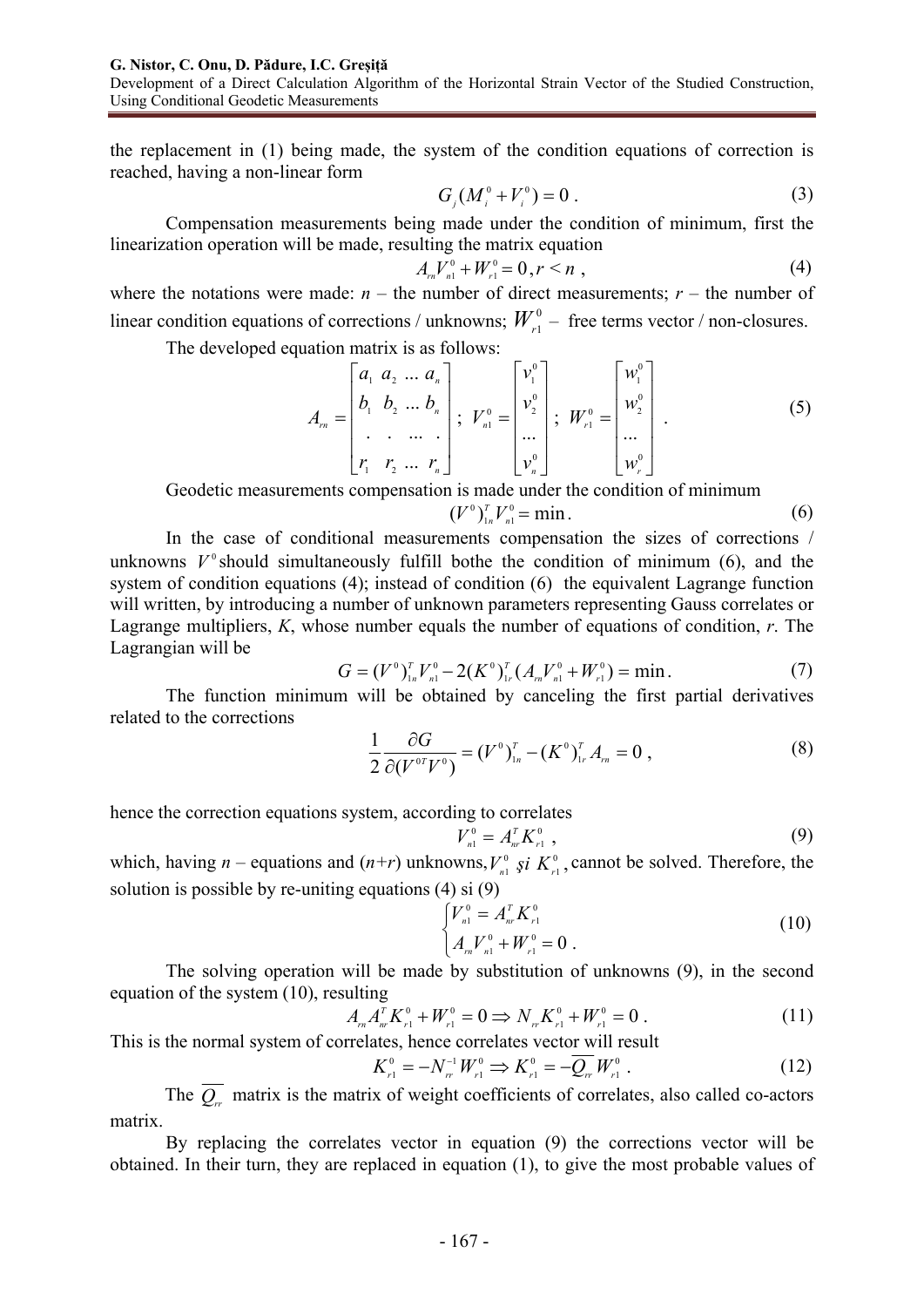direct measurements related by conditions  $X^0$ . Finally, based on compensated sizes, the elements entering the calculation of rectangular coordinates of control points embedded in the studied construction are calculated  $X_k^0$  *şi*  $Y_k^0$  , where  $k = 2N$ .

In the conventional sense, measurements compensation in each cycle of observations *t* will have to be done, where  $t = 1, T$ , resulting the coordinates of  $X^t_k$  *şi*  $Y^t_k$  control points. The differences in coordinates willlead to components on the two-axes

$$
\Delta X_k^t = X_k^t - X_k^0 \ , \ \Delta Y_k^t = Y_k^t - Y_k^0 \ , \ k = 2N \ . \tag{13}
$$

Based on components, the deformation and horizontal displacements vector of the construction in the control point  $L'_{k}$  will be calculated, and its orientation,  $\theta_{L'_{k}}$ , compared to 2 2

the *X* axis of the chosen system:

$$
L'_{\frac{k}{2}} = \sqrt{\left(\Delta X'_k\right)^2 + \left(\Delta Y'_k\right)^2}; \ \ \theta_{L'_{\frac{k}{2}}} = \operatorname{arctg}\left(\frac{\Delta Y'_k}{\Delta X'_k}\right). \tag{14}
$$

When the results of each measurement cycle are referred to the zero / initial cycle results, total deformations are obtained. When the results of two cycles of conjugate observations are analyzed partial deformations are obtained. This conventional way of computing is difficult in practice. Therefore, a less sophisticated method will be shown, with a specific and advantageous calculation algorithm, since it eliminates the laborious rigorous network compensation operations, from the first cycle of proper measurements, when studied construction behaviour is actually highlighted.

 The algorithm to be shown will allow determination of variations / changes in component sizes on the two axes, in direct function of variations between the average values of measurements taken in cycle  $t$ ,  $M_i^t$ , and the most probable sizes of compensated measurements in the zero / initial cycle,  $X_i^0$ .

The solving starts by applying the known method of expressing the correlates of the normal network reference equations depending on the free terms of normal equations. Next, the successive elimination of correlates will be done, yielding formulas by means of which the most probable values of the components of the deformation vector of each control point will be calculated, as based on the differences / changes between the measurement values in the field of cycle *t*,  $t = \overline{1,T}$ , and the values resulting from the compensation f the microtriangulation network in the zero cycle.

In terms of the above shown, the order of operations is as follows:

The linear system of condition equations of corrections (4) is considered, shown in the developed form

$$
\begin{bmatrix} a_1 & a_2 & \dots & a_n \\ b_1 & b_2 & \dots & b_n \\ \vdots & \vdots & \vdots & \ddots & \vdots \\ r_1 & r_2 & \dots & r_n \end{bmatrix} \begin{bmatrix} v_1' \\ v_2' \\ \vdots \\ v_n' \end{bmatrix} + \begin{bmatrix} w_1' \\ w_2' \\ \vdots \\ w_r' \end{bmatrix} = 0 , \qquad (15)
$$

and the corresponding system of normal equations of correlates (11) under the developed form

$$
\begin{bmatrix}\n[aa][ab] \dots [ar] \\
[ab][bb] \dots [br]\n\end{bmatrix}\n\begin{bmatrix}\nk'_1 \\
k'_2 \\
\vdots \\
k'_n\n\end{bmatrix} +\n\begin{bmatrix}\nw'_1 \\
w'_2 \\
\vdots \\
w'_n\n\end{bmatrix} = 0.
$$
\n(16)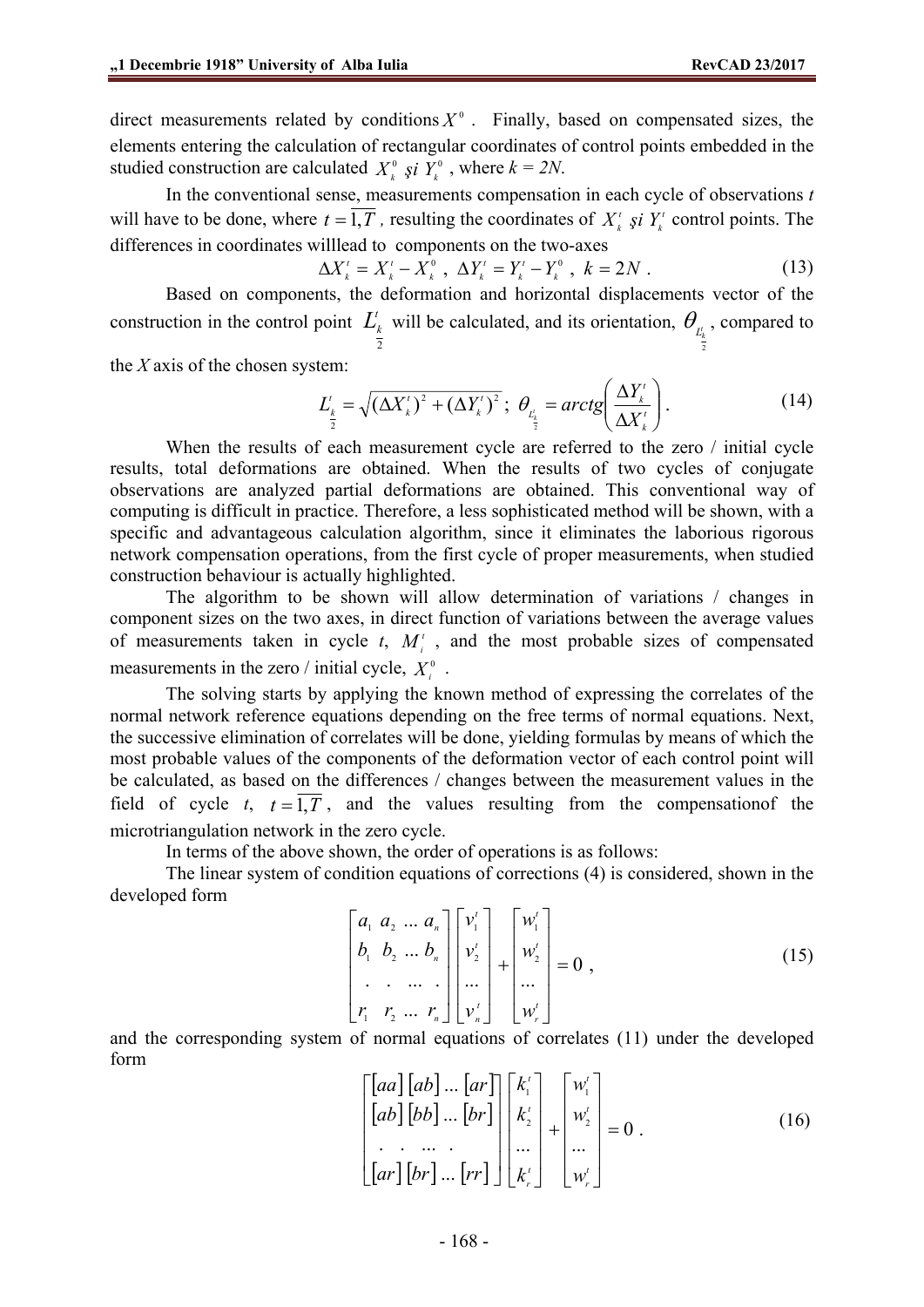As based on these, the expression of correlates will be made depending on the free terms of the condition equations, with equation (12) with the general form

$$
\begin{bmatrix} k_1' \\ k_2' \\ \cdots \\ k_r' \end{bmatrix} = - \begin{bmatrix} Q_{11} & Q_{12} & \cdots & Q_{1r} \\ Q_{21} & Q_{22} & \cdots & Q_{2r} \\ \vdots & \vdots & \cdots & \vdots \\ Q_{r1} & Q_{r2} & \cdots & Q_{rr} \end{bmatrix} \begin{bmatrix} w_1' \\ w_2' \\ \cdots \\ w_r' \end{bmatrix} .
$$
 (17)

The matrix is the matrix of weight coefficients of correlates, also called co-factors matrix, and its elements are obtained either by inverting the matrix of normal equations coefficients of correlates,  $\overline{Q_r} = N_r^{-1}$ , or in additional columns to the solving schemes of normal equations of correlates, Gauss-Doolittle or Cholesky-Banachiewicz (Nistor Gh., 1996).

Corresponding to the condition equations system (15), in the correction equations system according to correlates (17), the corrections vector is expressed

$$
\begin{bmatrix} v_1' \\ v_2' \\ \cdots \\ v_n' \end{bmatrix} = \begin{bmatrix} a_1 & b_1 & \cdots & r_1 \\ a_2 & b_2 & \cdots & r_2 \\ \vdots & \vdots & \cdots & \vdots \\ a_n & b_n & \cdots & r_n \end{bmatrix} \begin{bmatrix} k_1' \\ k_2' \\ \cdots \\ k_r' \end{bmatrix} .
$$
 (18)

In the obtained system the correlates are replaced in equation (17), yielding the corrections equations system, expressed according to the free terms of the condition equations  $V_{_{n1}}=A_{_{nr}}^{^T}K_{_{r1}}^{^t}=-A_{_{nr}}^{^T}\mathcal{Q}_{_{rn}}W_{_{r1}}^{^t} \,\, ,$ *rn r T nr t*  $V_{n1} = A_{nr}^T K_{r1}^t = -A_{nr}^T Q_{rn} W_{r1}^t$ , (19)

or developed

$$
\begin{bmatrix} v_1' \\ v_2' \\ \vdots \\ v_n' \end{bmatrix} = - \begin{bmatrix} a_1 & b_1 & \dots & r_1 \\ a_2 & b_2 & \dots & r_2 \\ \vdots & \vdots & \ddots & \vdots \\ a_n & b_n & \dots & r_n \end{bmatrix} \begin{bmatrix} Q_{11} & Q_{12} & \dots & Q_{1r} \\ Q_{21} & Q_{22} & \dots & Q_{2r} \\ \vdots & \vdots & \ddots & \vdots \\ Q_{r1} & Q_{r2} & \dots & Q_{rr} \end{bmatrix} \begin{bmatrix} w_1' \\ w_2' \\ \vdots \\ w_r' \end{bmatrix} .
$$
 (20)

Marking the product of matrices

$$
Z_{nr} = -A_{nr}^T \overline{Q_n} \t{,} \t(21)
$$

or

$$
\begin{bmatrix} Z_{11} & Z_{12} & \ldots & Z_{1r} \\ Z_{21} & Z_{22} & \ldots & Z_{2r} \\ \vdots & \vdots & \ddots & \vdots \\ Z_{n1} & Z_{n2} & \ldots & Z_{nr} \end{bmatrix} = - \begin{bmatrix} a_1 & b_1 & \ldots & r_1 \\ a_2 & b_2 & \ldots & r_2 \\ \vdots & \vdots & \ddots & \vdots \\ a_n & b_n & \ldots & r_n \end{bmatrix} \begin{bmatrix} Q_{11} & Q_{12} & \ldots & Q_{1r} \\ Q_{21} & Q_{22} & \ldots & Q_{2r} \\ \vdots & \vdots & \ddots & \vdots \\ Q_{r1} & Q_{r2} & \ldots & Q_{rr} \end{bmatrix},
$$

whose elements remain constant for all cycles of observations of the network, the vector of compensated corrections will be expressed by the relation

$$
V_{n1}^t = Z_{nr} W_{r1}^t, \tag{22}
$$

or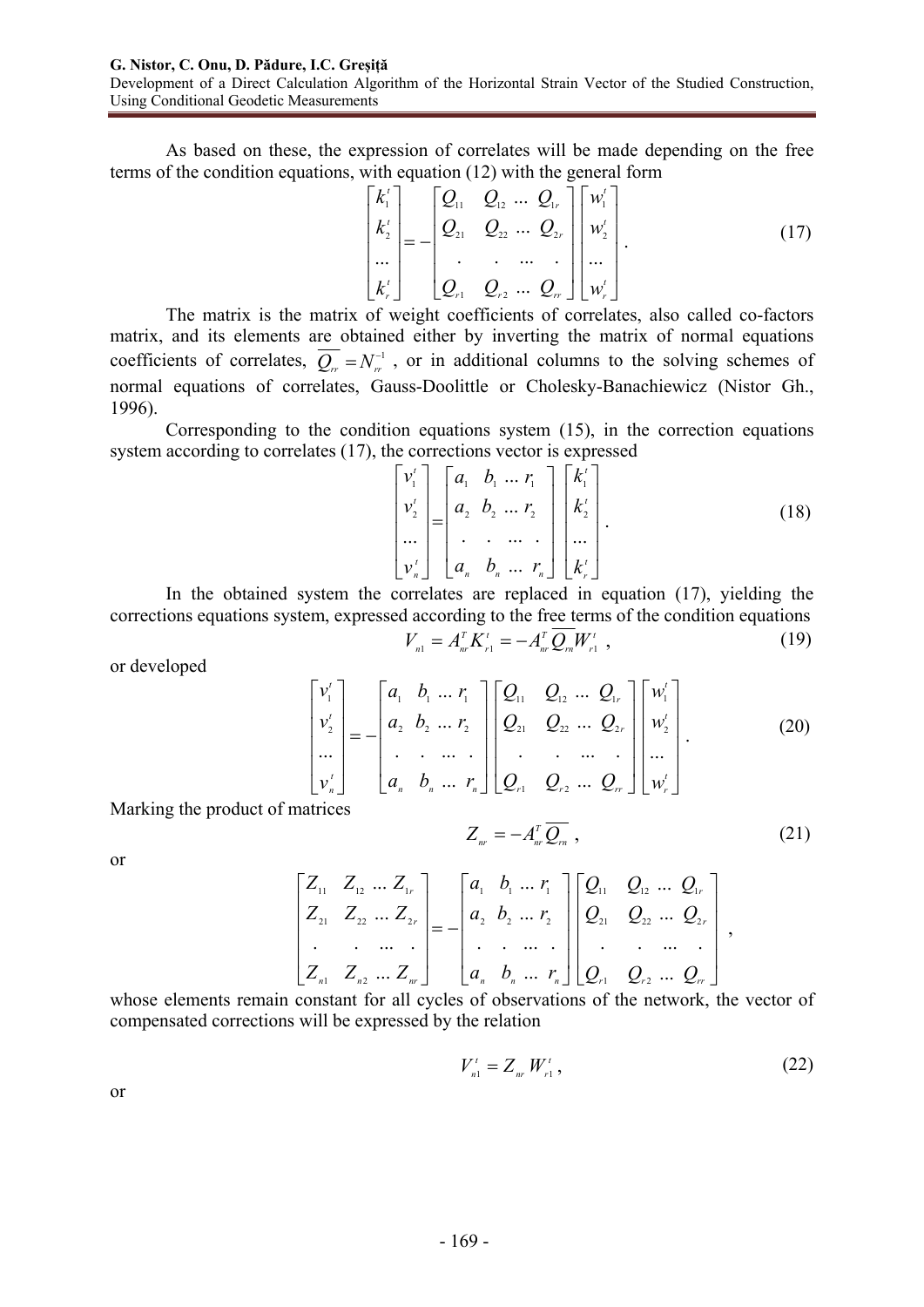$$
\begin{bmatrix} v_1' \\ v_2' \\ \cdots \\ v_n' \end{bmatrix} = \begin{bmatrix} Z_{11} & Z_{12} & \cdots & Z_{1r} \\ Z_{21} & Z_{22} & \cdots & Z_{2r} \\ \cdot & \cdot & \cdots & \cdot \\ Z_{n1} & Z_{n2} & \cdots & Z_{nr} \end{bmatrix} \begin{bmatrix} w_1' \\ w_2' \\ \cdots \\ w_r' \end{bmatrix}.
$$

Next, perform the differentiation of formulas for calculating the coordinates of the control points is done, they representing the coordinates changes due to changes of measured elements of the network. Marking these changes of the coordinates of a network control point  $k (k = 2N)$ , its result from re-compensation will be reached. Formulas resulting from the coordinates differentiation, will be shown in the form

$$
\begin{cases}\n\Delta X'_{k} = m_{1}v_{1} + m_{2}v_{2} + ... + m_{n}v_{n} ,\\ \n\Delta Y'_{k} = n_{1}v_{1} + n_{2}v_{2} + ... + n_{n}v_{n} ,\n\end{cases}
$$
\n(23)

where  $v_1, v_2, ..., v_n$  $v_1, v_2, \dots, v_n$  are the modified network elements, determined by comparing the new elements of the compensated network with the corresponding elements of the values which were obtained after the first network compensation. Note the differences between the new measured elements in the *t* cycle and their compensated sizes, obtained in the result of the first network compensation and with  $v_1$ ,  $v_2$ , ...,  $v_n$ , as the above corrections have been named in the new compensation. In this way the relations can be written

$$
\begin{cases}\n v_1' = v_1' + v_1 \\
 v_2' = v_2' + v_2 \\
 \vdots \\
 v_n' = v_n' + v_n\n\end{cases}
$$
\n(24)

These expressions are introduced in (23) and by replacing  $v_1$ ,  $v_2$ , ...,  $v_n$  with the expressions (22) for the correction coordinates, will result the equations

$$
\begin{cases}\n\Delta X'_{k} = m_{1}v'_{1} + m_{2}v'_{2} + ... + m_{n}v'_{n} + \\
\quad + p_{1}w'_{1} + p_{2}w'_{2} + ... + p_{r}w'_{r}, \\
\Delta Y'_{k} = n_{1}v'_{1} + n_{2}v'_{2} + ... + n_{n}v'_{n} + \\
\quad + q_{1}w'_{1} + q_{2}w'_{2} + ... + q_{r}w'_{r}.\n\end{cases}
$$
\n(25)

Further on, the relations (25) the free terms  $W_j^t$  are replaced with correspondents of these parts in equation (15), by previously replacing the  $v_i^t$  corrections by  $-v_1^t$ ,  $-v_2^t$ , ...,  $-v_n^t$  will lead to the corrections / components equations system. Thus:

$$
\begin{cases}\n\Delta X'_{k} = \varphi_{1} v'_{1} + \varphi_{2} v'_{2} + \dots + \varphi_{n} v'_{n}, \\
\Delta Y'_{k} = \psi_{1} v'_{1} + \psi_{2} v'_{2} + \dots + \psi_{n} v'_{n}.\n\end{cases}
$$
\n(26)

The obtained system (26), made for the microtriangulation network, allows direct calculation of deformation and displacement vector components of all control points, in direct function of the average size variations measured directly in cycle  $t$ ,  $v_i^t$ , relative to their values obtained by compensating only the zero cycle. Coefficients  $\varphi_i$  și  $\psi_i$ ,  $i = \overline{1,n}$ , remain constant for all subsequent measurements cycles.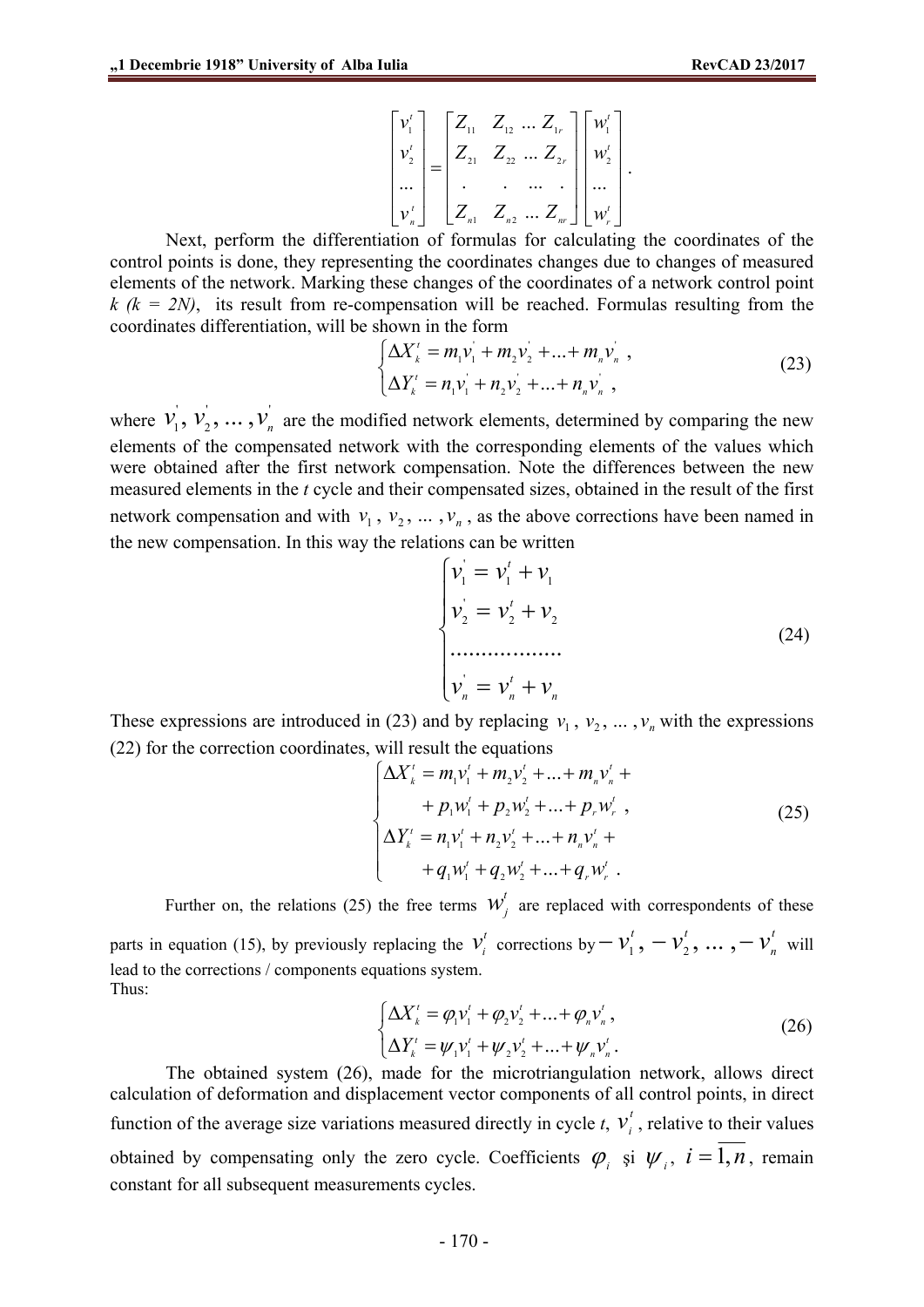### **3. Evaluating the results precision**

As based on the deformation vector components forms (26), it is possible to assess the accuracy of the results. Considering the components forms as functions of the independent sizes measured directly, the sizes of the components of the square error can be written, resulting

$$
\begin{cases}\ns_{\Delta x'_{k}}^{2} = \varphi_{1}^{2} s_{1}^{2} + \varphi_{2}^{2} s_{2}^{2} + \dots + \varphi_{n}^{2} s_{n}^{2} ,\\
s_{\Delta x'_{k}}^{2} = \psi_{1}^{2} s_{1}^{2} + \psi_{2}^{2} s_{2}^{2} + \dots + \psi_{n}^{2} s_{n}^{2} ,\n\end{cases}
$$
\n(27)

where  $S_i$ ,  $i = \overline{1,n}$ , are mean square errors of the network direct measurements. In case the measurements are of the same accuracy,  $S_1 \approx S_2 \approx ... \approx S_n = S_0$ , the components errors will be:

$$
S_{\Delta X_k} = \pm S_0 \sqrt{\left[\varphi^2\right]} \; ; \; S_{\Delta Y_k} = \pm S_0 \sqrt{\left[\psi^2\right]} \; . \tag{28}
$$

With forms (27) and (28) respectively, the mean square errors of horizontal deformation vectors can be calculated for each control point. For example, for point *K* will result:

$$
S_{L_{\frac{k}{2}}^{i}} = \sqrt{S_{\Delta X_{k}^{i}}^{2} + S_{\Delta Y_{k}^{i}}^{2}}
$$
 (29)

The confidence interval within which the true vector size with a probability  $P = 67.3\%$ , corresponding to the mean error will range, is expressed by the double inequality

$$
L_{\frac{k}{2}}^{t} - S_{L_{\frac{k}{2}}^{t}} \le \overline{L}_{\frac{k}{2}, p=67.3\%}^{t} \le L_{\frac{k}{2}}^{t} + S_{L_{\frac{k}{2}}^{t}}
$$
(30)

The precision of determining the horizontal deformation vector will be inversely proportional to the length of the interval.

#### **4. Conclusions**

From the presentation of the calculation algorithm and the mathematical model for assessing the precision of results, the following conclusions come out:

a. The algorithm presented, to be processed in a microtriangulation network using the conditional direct measurements enables fast and reliable calculation of horizontal deformation vectors in direct function of the cyclic variations of sizes measured directly in the field (angles, directions, sides) and subjected to thorough compensation operation.

b. Making the algorithm was possible because a number of compensation elements remain unchanged.

c. The algorithm involves conventional compensation of the whole network through conditional measurements, of the same precision, or weighted, only the zero / initial cycle, to yield the most probable values of the measured sizes  $X_i^0$ ,  $i = 1, n$ . The compensated sizes of these measurements will be reference elements, to which direct measurements performed in all other cycles will report.

d. In all other cycles  $t$ ,  $(t = 1, T)$  conventional compensation of the entire network will be avoided, by establishing the computing relationships of the components of horizontal